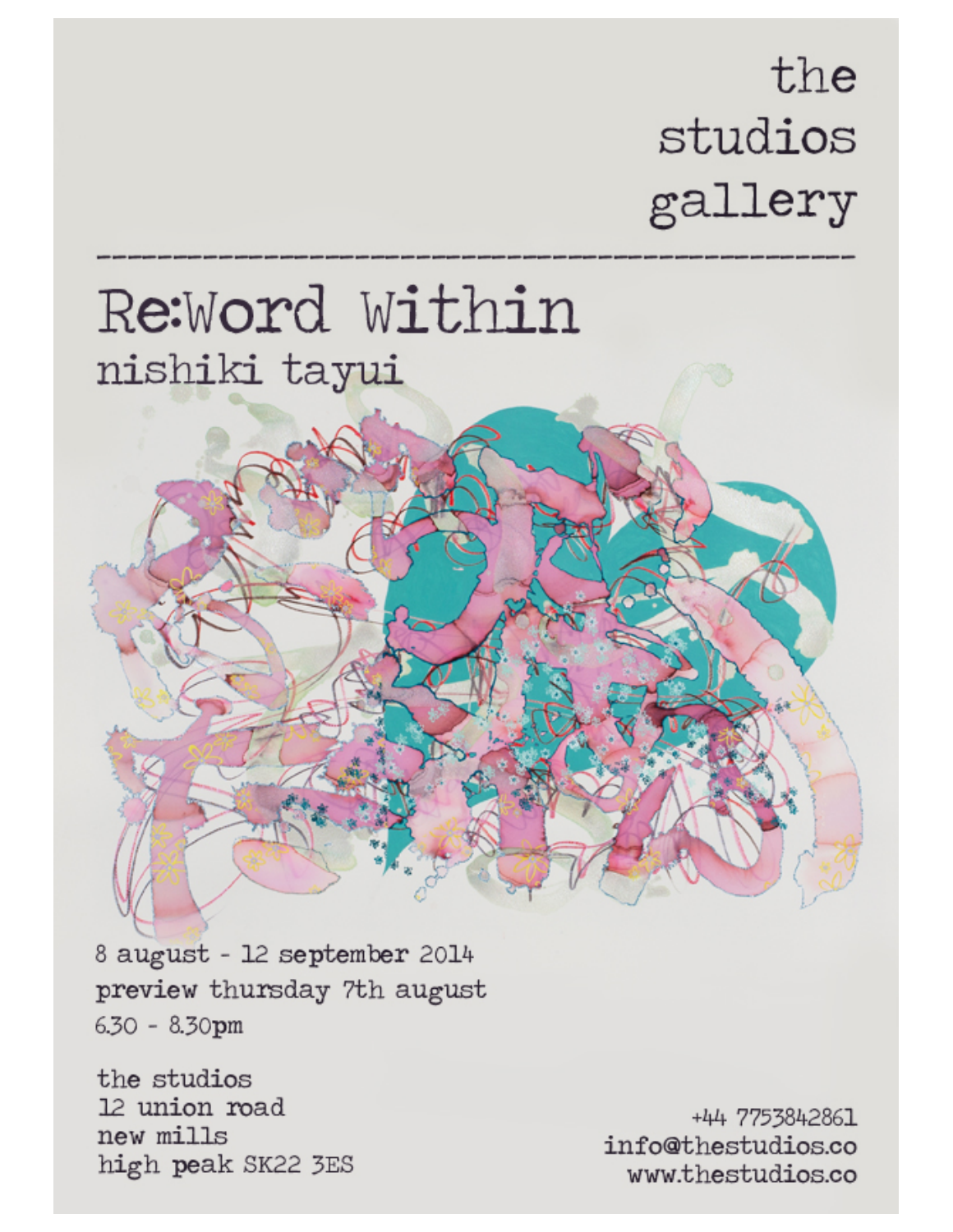# the<br>studios gallery

### **Critique: Nishiki Tayui at The Studios Gallery, New Mills 7 August – 12 September 2014**

At what point does the culture you arrive into assert itself so strongly that it dominates the culture you came from, perhaps to the point where the latter barely registers in one's creative work at all? Or, conversely, does the culture you came from become amplified, more profound, and even stronger in one's work due to a strong sense of nostalgia, memory or connection? These were just two of the many questions I asked myself looking at Nishiki Tayui's beautiful paintings at The Studios Gallery last week.

I was fortunate Nishiki was there to help me consider these questions and discuss possible answers, in terms of herself and how mixed cultural influences impact upon any artist finding themselves torn between reflecting the culture around them and feeling the need to assert a link to the culture they grew up in.

The debate is certainly appropriate in relation to this artist and this show...nuanced in fact by the circumstances of the show itself. The paintings were created specifically for the space at The Studios, so Lyn Bannister's vision for the show, as its curator, has become something of a collaboration: a show made in the US, heavily influenced by Japanese writing and cipher, and for a UK audience.

In *Equanimity* for example, a large triptych piece using acrylic and water colour on paper, a character or cipher in Japanese has been rendered over the surface, typically measured in its formation and precision as though crafted by the hand of a master Japanese calligrapher. However, I suspect even a fluent reader of Japanese would need to look hard to locate the character in the picture space because a whole process of layering and interaction has taken place in, over and around it. These layers interact with the formality of the original character in highly delicate and intuitive ways, as though the cipher prompts, nudges and entices the subsequent actions.

This more expressive, intuitive and informal response to such a particular starting point reflects the competing cultural influences imbued in the work. One might even call it Fusion Painting. The interesting aspect for the sensitive viewer of Art is the degree to which this 'fusion' opens up a completely new space, a higher space almost than the two 'places' the marks and gestures have come from.